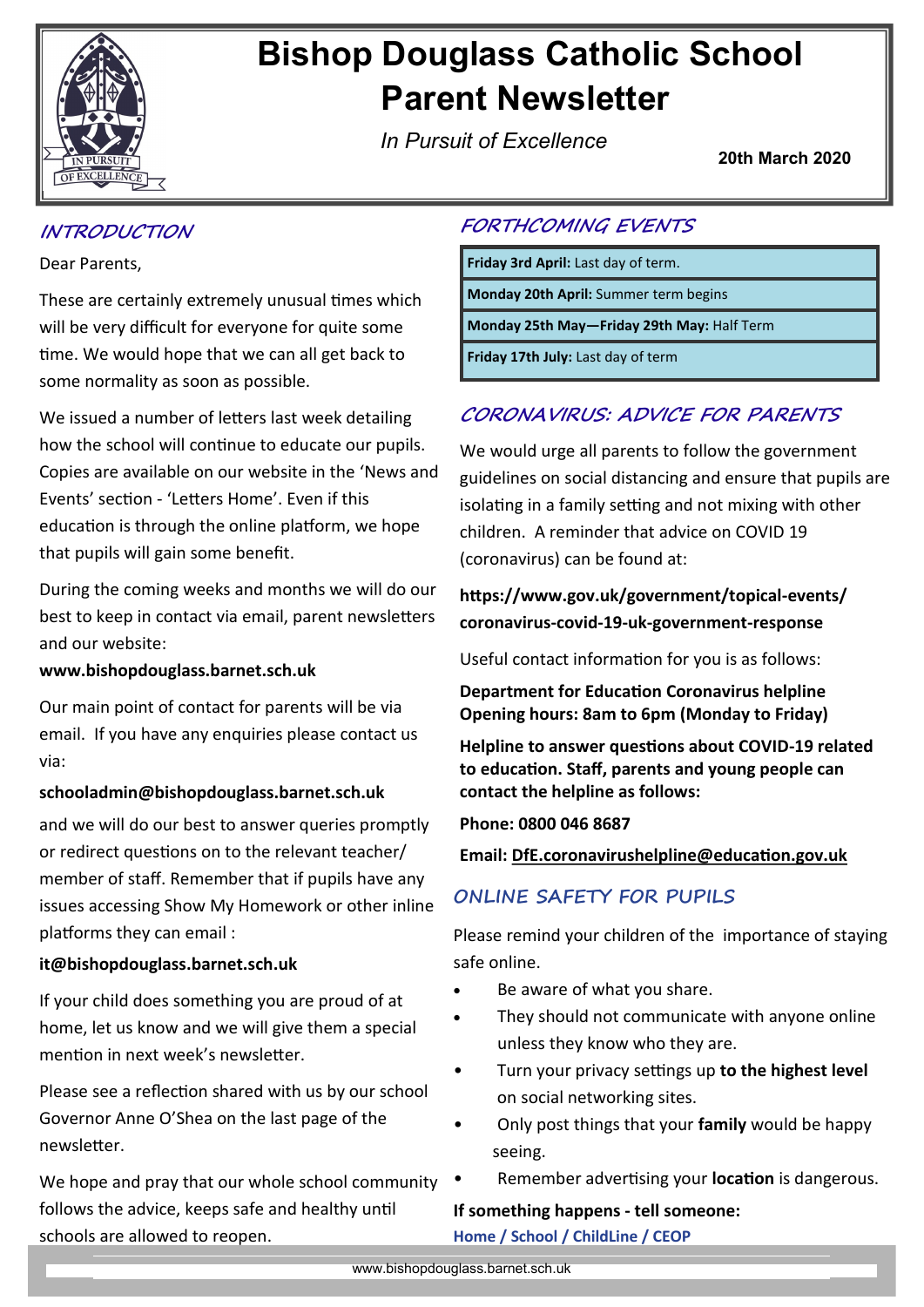# **ONLINE SAFETY INFORMATION FOR**

## **PARENTS**

#### **www.thinkuknow.co.uk**

#### **What to Say to Children:**

- Report cyberbullying and save the evidence whenever possible.
- Don't be pressured into sending inappropriate images.
- Only post things you would be happy with your family seeing.
- If something happens, tell someone at home or at school.

#### **Advice for Gaming:**

- Monitor who your child is talking to via messages or headsets.
- Use passwords on bank cards many games have in-game purchases.
- Set up time limits on how long they spend playing.

#### **Advice for Social Media:**

- Check 'Privacy Settings' are being used on social media.
- Tell them not to accept friend / follow requests from strangers.
- Ensure that they never share their location.

#### **Stay Up to Date:**

- www.kidslonlineworld.com
- Website from ECP Ltd "The more you know, the better!"
- Updates via emails and vlogs, full of information for parents

#### **Helpful Websites:**

www.parentzone.org.uk www.parentinfo.org www.internetmatters.org

Get advice on filters / settings etc. from NSPCC Helpline: 0808 800 5002

# **WORDS OF THE WEEK**

**Monday- Impervious -** (Adjective) - Not allowing fluid to pass through; unable to be affected by.

The broken window is not **impervious** to the rain.

The chemical treatment makes the fireman's uniform **impervious** to flames.

## **Tuesday- Denigrate-** (Verb) - Criticize unfairly; disparage.

While I do not want to **denigrate** my colleague's ability, I cannot let him give our customer poor work.

During the election, the politician did everything in his power to **denigrate** his rival.

**Wednesday- Contradict-** (Verb) – Deny the truth of (a statement) by asserting the opposite.

Surprisingly, the lab results **contradict** with the physician's diagnosis.

The survey appears to **contradict** motor industry claims.

**Thursday- Vehemently** *-* (Adverb) - In a forceful, passionate, or intense manner; with great feeling.

It wasn't the first time they had **vehemently** disagreed on something.

She cried too **vehemently** to go on thinking or speaking.

**Friday- Insuperable-** (Adjective)- (Of a difficulty or obstacle) impossible to overcome.

This task was destined to prove one of almost **insuperable**  difficulty.

No matter how hard the kitten tried, it could not face the **insuperable** challenge of climbing back down the tree.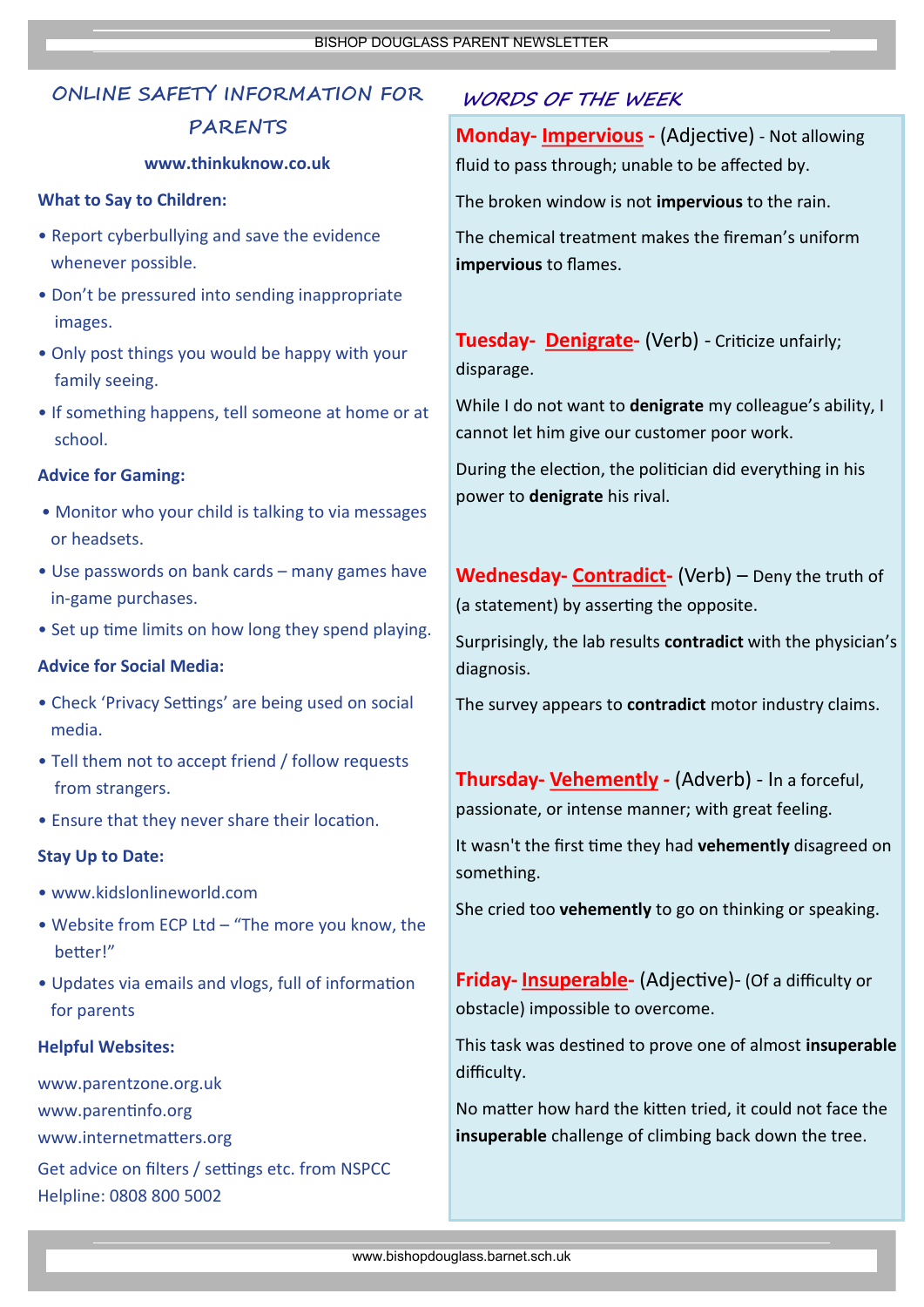**Please try and get your child to continue to use the words of the day and write them in their journal. Here is some more information about a couple of them for your information and some games for you to try at home:**